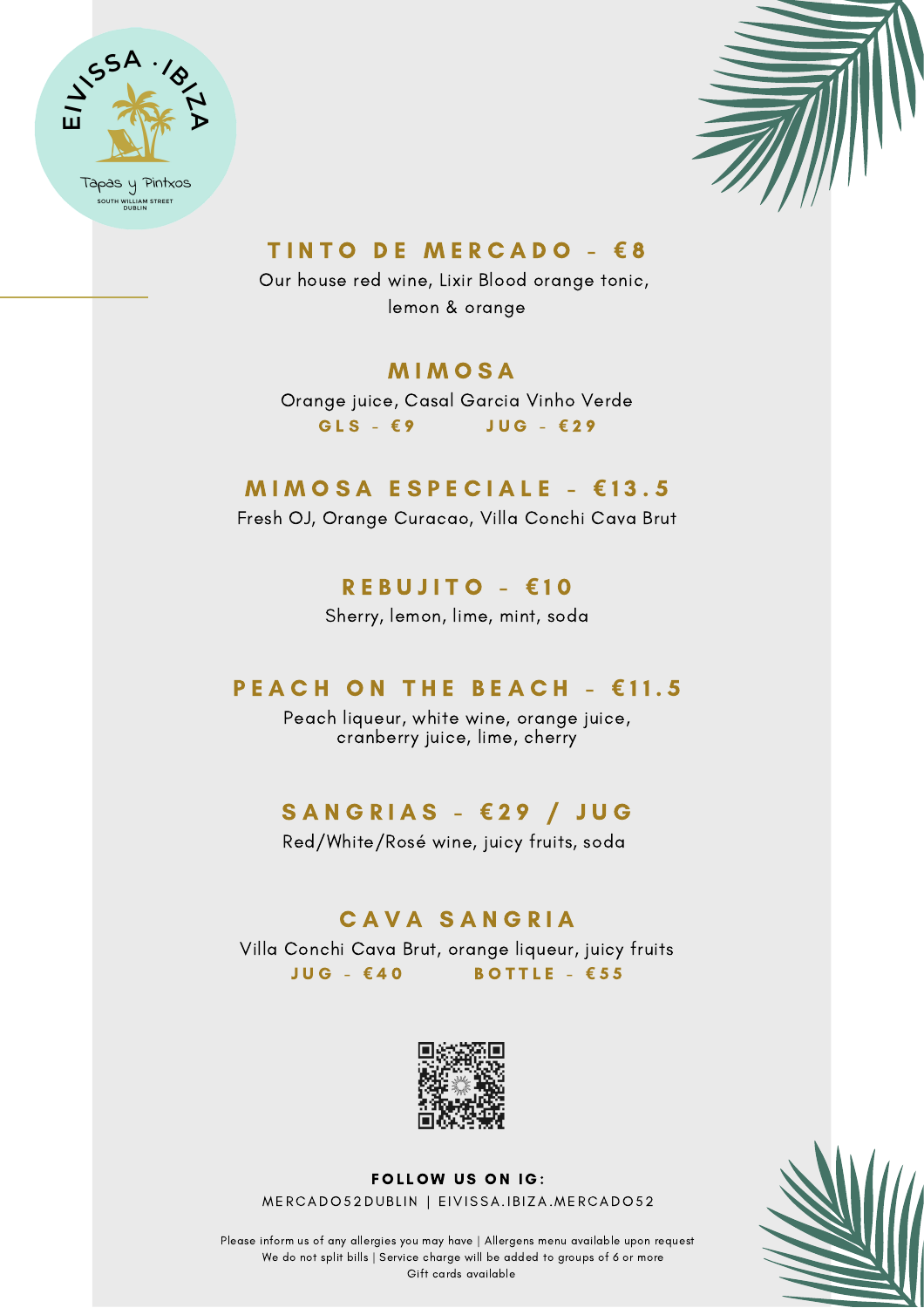#### **APERITIVOS**  $"SNACKS"$



"Olivas" - Cordoba olives **€**4.95 "Almendras" - Roasted & salted almonds **€**3.75 "Pan Casero" - Rustic bread & olive oil **€**2.75

## PARA COMPARTIR

" PLATTERS"

| "Jamon Serrano" - Duroc Ham, aged for 18 long months        | €19.95 |
|-------------------------------------------------------------|--------|
| <b>Media Ración</b> - 1/2 portion tasting platter - $£9.95$ |        |
| "Selección de Queso" - Manchego, cabrales, smoked tetilla & | €18.50 |
| black mission figs                                          |        |
| <b>Media Ración</b> - 1/2 portion tasting platter - $£9.50$ |        |

## **TAPAS**

#### PATATAS

| <b>"Bravas"</b> - Spicy tomato sauce                | €5.50 |
|-----------------------------------------------------|-------|
| <b>"Trufa"</b> - House-made truffle & parmesan mayo | €5.95 |

#### C R O Q U E T A S

| " <b>Chorizo</b> " - Chorizo Sausage | €5.95 |
|--------------------------------------|-------|
| "Queso de Cabra" - Goats Cheese      | €5.95 |

## **PINTXOS**

" TASTY BITES SERVED ON BREAD"

| "Cangrejo y Cangrejo de Rio" - Crab & crayfish tail salad   | €9.95 |
|-------------------------------------------------------------|-------|
| "Morcilla" - Spanish black sausage & toasted pinenuts       | €6.95 |
| "Manchego y Membrillo" - Manchego cheese & quince           | €6.95 |
| "Piruleta de Chorizo" - Chorizo lollipop                    | €8.50 |
| "Ensalada de Ibiza" - Boiled potatoes, green peas, boiled   | €6.95 |
| carrots, green olives, piquillo peppers, boiled eggs & mayo |       |



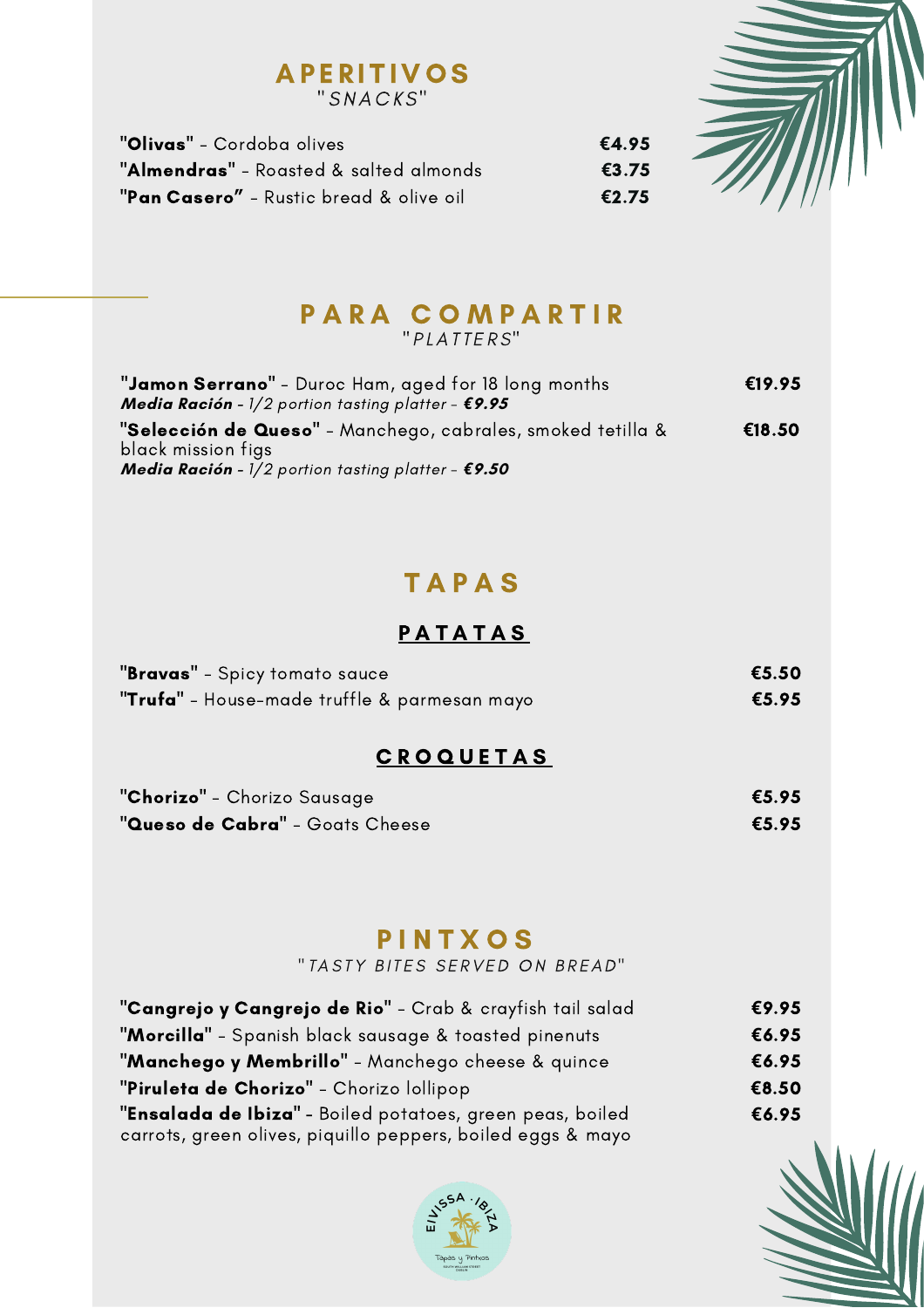

# THE CLASSICS

| "Gambas al Ajillo" - Pan fried prawns in chilli, garlic, olive oil                                                     | €12.00 |
|------------------------------------------------------------------------------------------------------------------------|--------|
| "Calamares Fritos" - Fried calamari, lemon, pepper, garlic aioli                                                       | €9.00  |
| "Pimiento Padrón" - Fried Padrón peppers, Sal de Ibiza                                                                 | €8.50  |
| "Mini Burger and Fries" - Grilled pork, brioche, foie gras, pear<br>chutney, garlic mayo<br>- Double it for $£16.00$   | €9.50  |
| "Queso de Cabra" - Caramelised goat cheese, fig, grapes, thyme<br>& honey                                              | €10.50 |
| "Albóndigas" - Beef meatballs in a home-made spicy tomato sauce                                                        | €7.50  |
| "Alitas de Pollo" - Crispy chicken wings, smoked paprika, aioli                                                        | €8.00  |
| "Coliflor al Horno" - Slow roast cauliflower, fried capers, garlic,<br>olive oil, and smoked paprika                   | €7.50  |
| "Pincho de Pollo Moruno" - Spiced chicken skewer (2pcs)                                                                | €8.50  |
| "Mini Hamburguesa de Ternera" - Mince beef slider, cabrales,<br>tomato, gem & garlic aioli<br>- Double it for $£15.00$ | €8.50  |
| "Merluza a la Plancha" - Grilled hake, baby beans, Jamón, lemon<br>olive oil                                           | €10.00 |
| "Torreznos" – Fried pork belly, salsa Mojo Verde                                                                       | €9.00  |
| "Cangrejo y Cangrejo de Rio"- Crab & crayfish tail, babygem,<br>parsley, lemon, red onions & mayo                      | €12.00 |
| "Tuna Tartar" - Yellowfin, sliced avocado, lemon, olive oil & pickle<br>shallots                                       | €14.00 |
| "Flatbread mezze & dips" - Hummus, sun-dried tomato & tapanade                                                         | €7.50  |
| "Spicy Gazpacho" - Two shot glasses with olive oil crouton                                                             | €6.00  |
| "Tortilla Espanola" - Eggs, onion & potatoes                                                                           | €6.95  |

## **DESSERTS**

| "Churros" - Belgian Chocolate or Dulce de Leche (8 pcs) | €7.50 |
|---------------------------------------------------------|-------|
| "Arroz con Leche" - Rice pudding, cinnamon & cloves     | €6.50 |



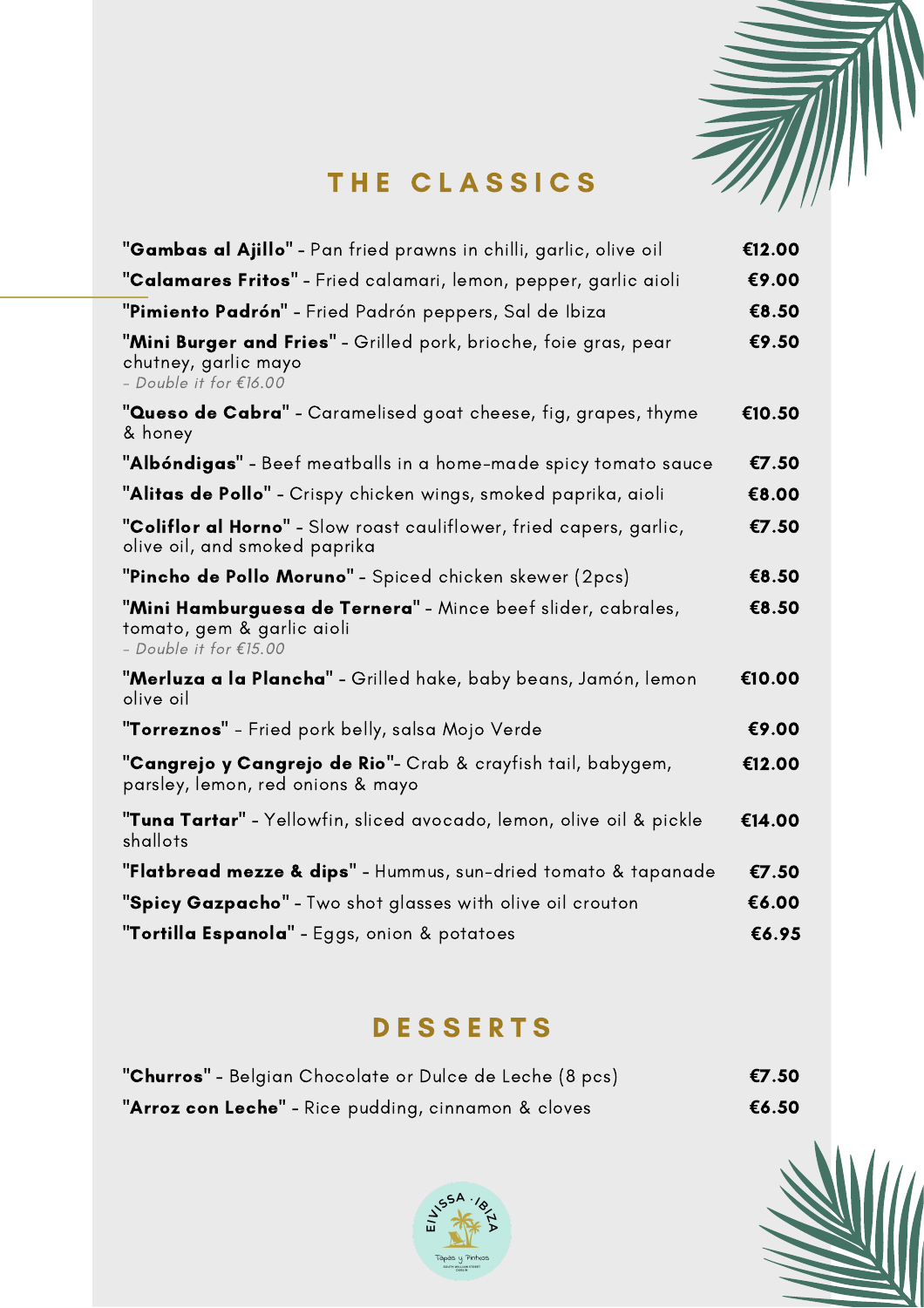# WINES FROM AROUND SPAIN



|                                                                                                                                                    | Glass<br>(150ml) | Glass<br>(175ml) | <b>Bottle</b> |
|----------------------------------------------------------------------------------------------------------------------------------------------------|------------------|------------------|---------------|
| <b>REDS</b>                                                                                                                                        |                  |                  |               |
| <u>Bodegas Maximo</u> - Tempranillo   Castilla La Mancha<br>Light bodied   soft tannins, plums & tobacco                                           |                  |                  | 32            |
| <u> <b>Monesterio de las Vinas Tinto</b> - T</u> empranillo, Grenache   Carinena<br>Medium bodied   Medium tannins, juicy dark fruits              | 7.5              | 8.75             | 34            |
| <b>El Coto "Vineyard Selection"</b> - Tempranillo   Crianza   Rioja<br>Medium to full bodied   Tannic, oak, vanilla and cherry                     | 9                | 10.5             | 39            |
| <u> <b>Dominio de Cair</b></u> - Merolt, Tempranillo   Old Vines   Ribero del Duero<br>Medium to full bodied   Dry, oak, plum and blackberry       | 9.95             | 11.5             | 48            |
| <b>MUSEUM, "La Renacida"</b> - Tempranillo   Very Old Vines   Cigales<br>Full bodied   Tannic, red cherry, wildflowers and orange peel             |                  |                  | 52            |
| <b>ROSÉS</b>                                                                                                                                       |                  |                  |               |
| Casal Garcia Rosé - Vinhão, Azal Tinto, Borraçal   Portugal<br>Light & Crisp with notes of strawberry, raspberry and citrus                        | 7.5              | 8.75             | 32            |
| <b>Museum "La Musas" Rosé</b> - Garnacha, Tempranillo, Verdejo   Cigales<br>Oak aged   Garnacha blend with notes of stone fruits and white flowers | 9.5              | 11               | 43            |
| WHITES                                                                                                                                             |                  |                  |               |
| <b>El Coto Blanco</b> - Viura, Verdejo, Sauvignon Blanc   Rioja<br>Full bodied   Dry, lemon, apple & melon                                         |                  |                  | 32            |
| <u> <b>Coto Mayor</b></u> - Sauvignon Blanc   Rioja Oriental<br>Medium bodied   Grapefruit, peach & green apple                                    | 8                | 9.5              | 35            |
| <b>Avelada</b> - Alvarinho (aka Albarino)   Vinho Verde   Portugal<br>Medium bodied   Dry, ccidic, lime, green apple & tropical notes              | 8.5              | 10               | 42            |
| Valmiñor Minius - Godello   Monterrei, Galicia<br>Medium bodied   Orange, apple and peach with honey notes                                         | 8.5              | 10               | 42            |
| Pazo de San Mauro - Albariño   Rías Baixas, Galicia<br>Light bodied   Medium dry with notes of apple and honey                                     | 9.95             | 11.50            | 43            |
| <u> Circe</u> - Verdejo   Rueda<br>Light to medium bodied   Medium dry with notes of melon, peach and pineapple                                    | 11               | 13               | 55            |
| 875M Finca Carbonera - Chardonnay   Rioja<br>Medium bodied   Dry with notes of vanilla pear and apple                                              |                  |                  | 55            |

#### **SPARKLING**

Villa Conchi Selección - Cava Brut | Rioja Alavesa

| <b>SSA</b><br>$\cdot$ / $\phi$<br>Ξ'n                    |
|----------------------------------------------------------|
| Tapas y Pintxos<br>SOUTH WILLIAM STREET<br><b>DUBLIN</b> |

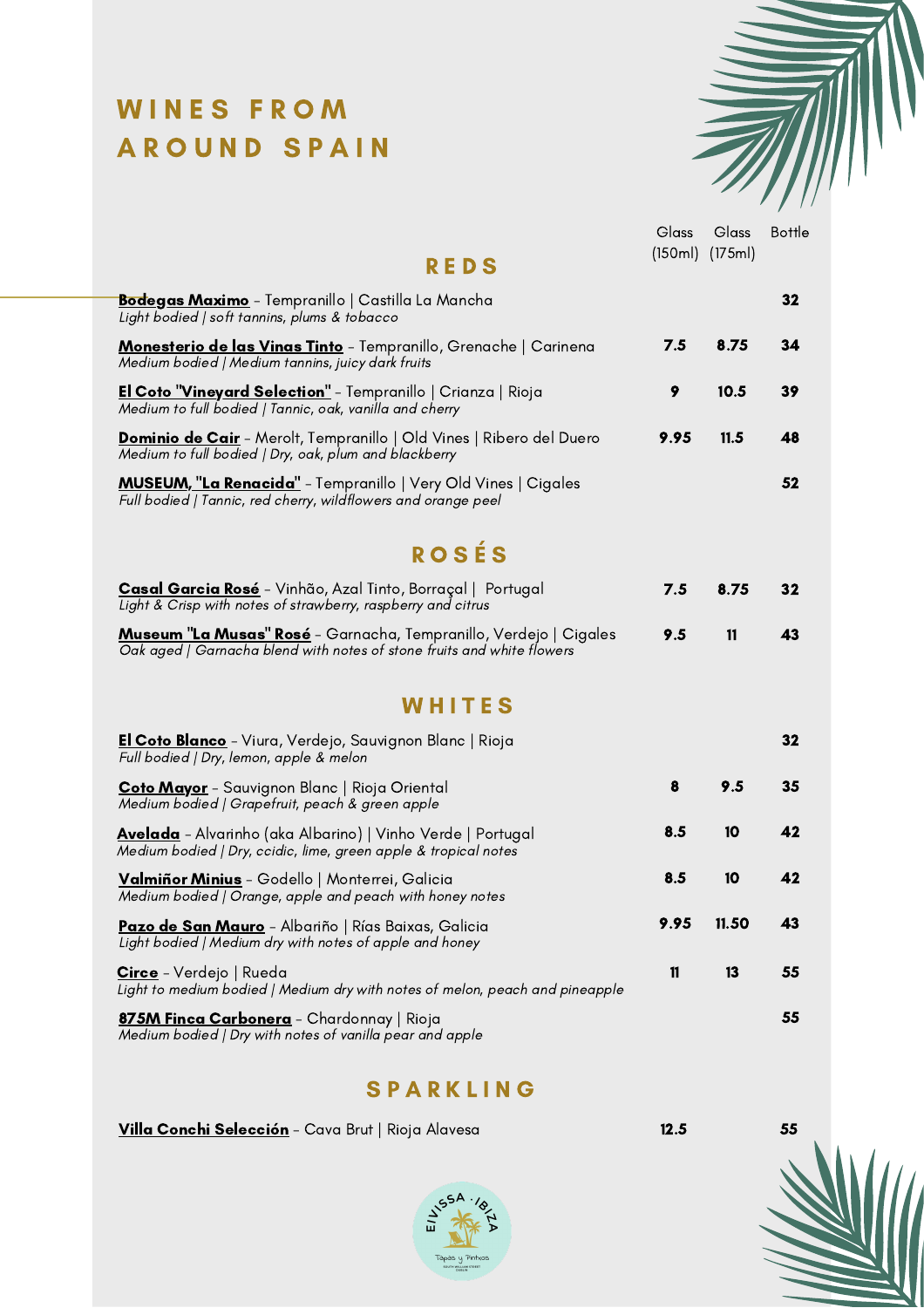

## **SPIRITS**

#### TEQUILA & MEZCAL WHISKEY

| Teresa Gold          | €6    |
|----------------------|-------|
| Siempre Plata        | €9    |
| <b>Siempre Anejo</b> | €12   |
| Don Julio Blanco     | €10   |
| <b>Patron Silver</b> | €12.5 |
| Illegal Mezcal Joven | €9    |

#### GIN

| <b>Beefeater</b>          | €6.5 |
|---------------------------|------|
| <b>Beefeater Pink</b>     | €7   |
| <b>Aviation</b>           | €8.5 |
| <b>Dingle Gin</b>         | €7.5 |
| Monkey 47                 | €9.5 |
| Tanqueray                 | €6.5 |
| <b>Tanqueray 10</b>       | €9   |
| <b>Bombay Premier Cru</b> | €9   |
| <b>Hendriks</b>           | €8   |
| Gunpowder                 | €8.5 |
| Tarquins                  | €7.5 |

**€**6 Irish

| €9    | Jameson                 | €6                                                                   |
|-------|-------------------------|----------------------------------------------------------------------|
| €12   | <b>Bushmills</b>        | €6                                                                   |
| €10   | <b>Black Bush</b>       | €7                                                                   |
| €12.5 | <b>Redbreast 12</b>     | €13.5                                                                |
| €9    | Slane                   | €6                                                                   |
|       | <b>Crested 10</b>       | €9                                                                   |
|       | <b>Scotland</b>         |                                                                      |
|       | Johnny Walker Black     | €8                                                                   |
| €6.5  | Talisker 10             | €11                                                                  |
| €7    |                         |                                                                      |
|       |                         | €7                                                                   |
| €7.5  |                         |                                                                      |
| €9.5  |                         | €7                                                                   |
| €6.5  | Jack Daniels Apple      | €7                                                                   |
|       | <b>Woodford Reserve</b> | €8                                                                   |
|       | <b>Bulleit Bourbon</b>  | €8.5                                                                 |
| €R    | <b>Bulleit Rye</b>      | €9                                                                   |
|       | τυ<br>€8.5<br>€9<br>€9  | <u>ırısn</u><br><b>America</b><br>Jack Daniels<br>Jack Daniels Honey |

## RUM

| Bacardi Carta Blanca   | €6   |
|------------------------|------|
| Bacardi Carta Oro      | €6   |
| Bacardi Carta Negra    | €6.5 |
| <b>Bacardi Cuatro</b>  | €6.5 |
| Bacardi Ocho           | €8.5 |
| <b>Bacardi Coconut</b> | €6   |
| Bacardi Raspberry      | €6   |
| <b>Captain Morgans</b> | €6   |
| Sea Dog                | €6   |
| Zacapa 23              | €15  |





#### VODKA

| <b>Istil</b>              | €6.5 |
|---------------------------|------|
| Istil Vanilla             | €6.5 |
| <b>Istil Pink Berries</b> | €6.5 |
| Finlandia                 | €6.5 |
| Kettle One                | €7   |
| <b>Grey Goose</b>         | €11  |
| <b>Absolute</b>           | 67   |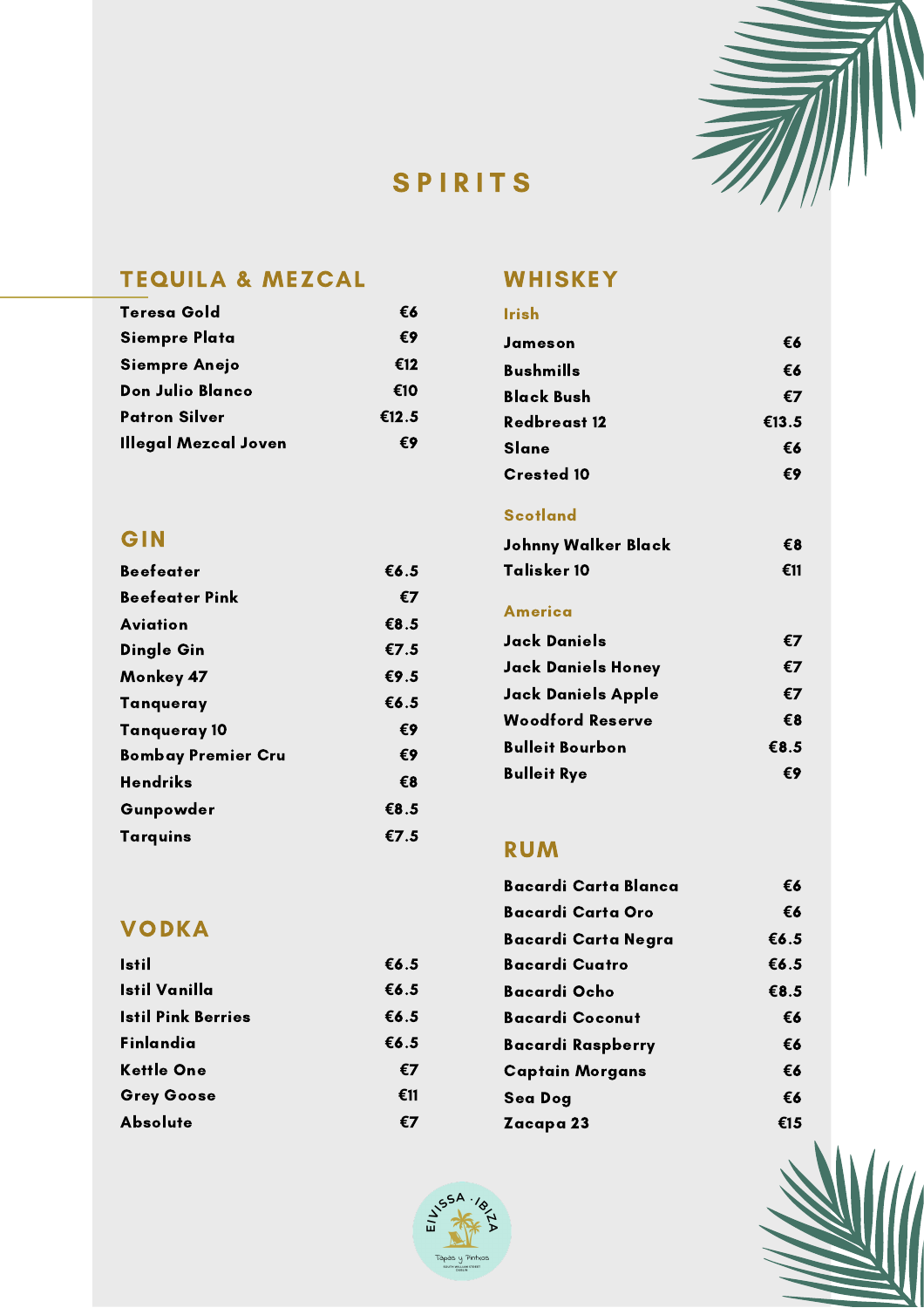

**€**6.5

## **SPIRITS**

#### OTHER SPIRITS

| Sambuca                 | €5.5 |
|-------------------------|------|
| Cachaça                 | €5.5 |
| <b>Hennessy</b>         | €8   |
| Martini Bianco          | €6   |
| Martini Rosso           | €6   |
| Martini Fiero           | €6   |
| <b>Southern Comfort</b> | €6.5 |

#### BEER

| Madri Exceptional Lager | €6.5  |
|-------------------------|-------|
| Cheiftan Pale Ale       | €6.5  |
| Blue Moon               | €6.5  |
| <b>Aspals Cider</b>     | €6.75 |
| Guinness                | €6.2  |
| <b>Bottles</b>          |       |

Rekorderling **Strawberry & Lime; Passion Fruit; Mixed Berries**



#### MERCADO 52DUBLIN | EIVISSA.IBIZA.MERCADO 52 **FOLLOW US ON IG:**

We do not split bills | Service charge will be added to groups of 6 or more Gift cards available